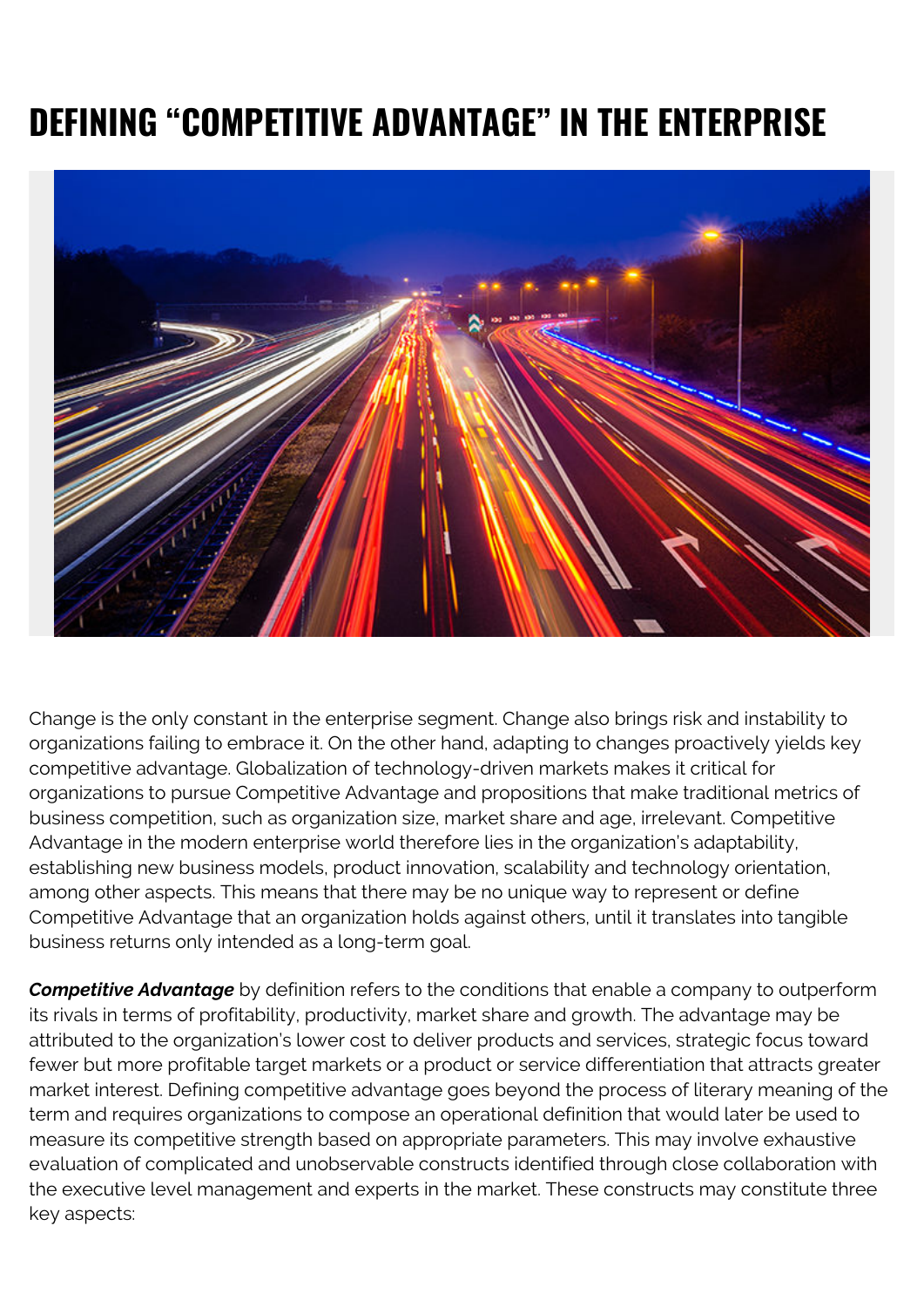- 1. **Opportunities:** An important requirement of competitive advantage is to produce new opportunities. These opportunities may refer to cutting costs, creating new business lines, new product or service development, improving productivity or engaging new markets, among others. In context of competitive advantage, the ability to identify, create and exploit an opportunity may also be recognized on a scaled measurement against competitor performance. Executives may need to find how well or extensively does the competition take advantage of the given opportunities, and how their own organization can outperform the competition in taking advantage of the same opportunities. The attributes that empower their organization to meet or exceed such expectations in exploiting the opportunities can constitute a definition of Competitive Advantage for the organization.
- 2. **Threats and Risks:** Business survival is very much about taking risk and responding to situations of instability. Taking no action in itself is a risk, but so is the change. Therefore, the organization's ability to adapt to situations proactively and embrace the change determines how well it can perform in comparison with its competitors. The attributes that allow the organization to neutralize the competitive threats and reduce the impact of internal or external risks due to requirements to adopt a change would also fall within the operational definition of Competitive Advantage. Through these attributes, organizations can maintain market share under situations of uncertainty. The flexibility also allows organizations to experiment with their offerings, business models and organizational structures. The ability to successfully experiment without incurring negative impact to the business sets apart agile organizations and allows them to compete against established enterprises. Progressive startup firms that overturn competition from their larger counterparts use their agility to continuously innovate, at a pace faster than their competition. Therefore, agility to reduce the impact of risks constitutes the operational definition of Competitive Advantage for small firms and startup organizations. More recently through DevOps and Agile software development methodologies, technologydriven enterprises are embracing similar capabilities as their competitive strength. The strength is no longer measured in terms of revenues, profits, market share and global presence alone. Instead, the operational definition of Competitive Advantage focuses more on how organizations respond to situations, especially under conditions of uncertainty.
- 3. **Improvements and Productivity:** Competitive advantage is not only about access to new opportunities but also about maximizing the value of existing resources. Since the workforce itself is the greatest resource for any organization, the capability to improve on business processes can also translate into tangible business benefits. Therefore, any organization that can do more than their competitors with less, holds an advantage over their competition. Improvements and productivity are increasingly considered as key components of Competitive Advantage. In fact, leading enterprises ranging from Facebook and Google to fast growing startups such as Uber and Lyft have adopted the methodological approach such as Agile/DevOps to reduce waste processes and yield productive development processes at a faster pace. The capability to execute the methodology effectively is considered as a competitive advantage for the organization. Therefore, the modern operational definition of Competitive Advantage is not only about owning an advantageous resource, but also about the ability to leverage the available resources for the maximum advantage against the competition.

## **Measuring Competitive Strength**

After developing an operational definition of Competitive Advantage, the next step for businesses is to gauge their performance in pursuing the defined attributes and dimensions. In many ways,